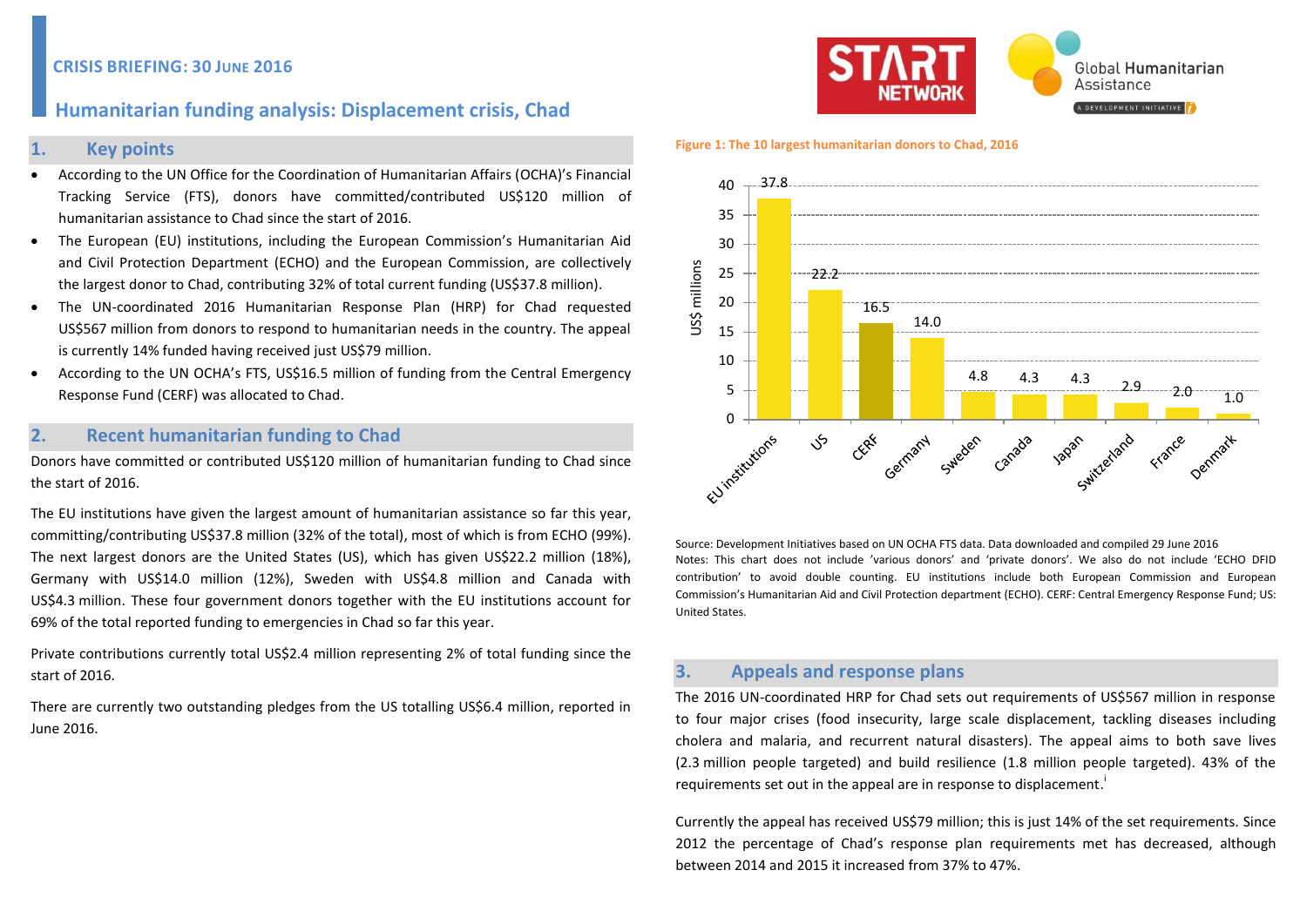### **2 |** Displacement crisis, Chad



**Figure 2: UN Appeals and response-plan trends to Chad, 2012–2016**

Source: Development Initiatives based on UN OCHA FTS data. Data downloaded and compiled 29 June 2016

## **4. Channels of delivery**

In 2016, most reported international humanitarian assistance to Chad (59%) was initially channelled through UN agencies, amounting to US\$70.4 million. 26% (US\$31.7 million) was channelled through NGOs, and around 5% (US\$6) million was channelled through each of the following: the Red Cross and Red Crescent Society, Private Organisations & Foundations and Other.



**Figure 3: Channels of delivery of international humanitarian assistance to Chad, 2016**

Source: Development Initiatives based on UN OCHA FTS data. Data downloaded and compiled 29 June 2016

# **5. Pooled funding as part of the response**

## **i. Central Emergency Response Fund (CERF)**

On the UN OCHA CERF website Chad is currently the 11th largest recipient of CERF allocations in 2016, receiving US\$10 million. The country has been allocated some share of CERF allocations every year in the last 10 years.

Of the total amount of CERF funding allocated to Chad in 2016, US\$4.0 million (40%) was for food projects, while US\$1.5 million (15%) was for health and US\$1.4 million (14%) was for health projects specifically related to nutrition.

Two CERF-funded projects dated from the 9th of June 2016 are targeted at displaced persons in Chad. These two projects account for US\$0.8 million.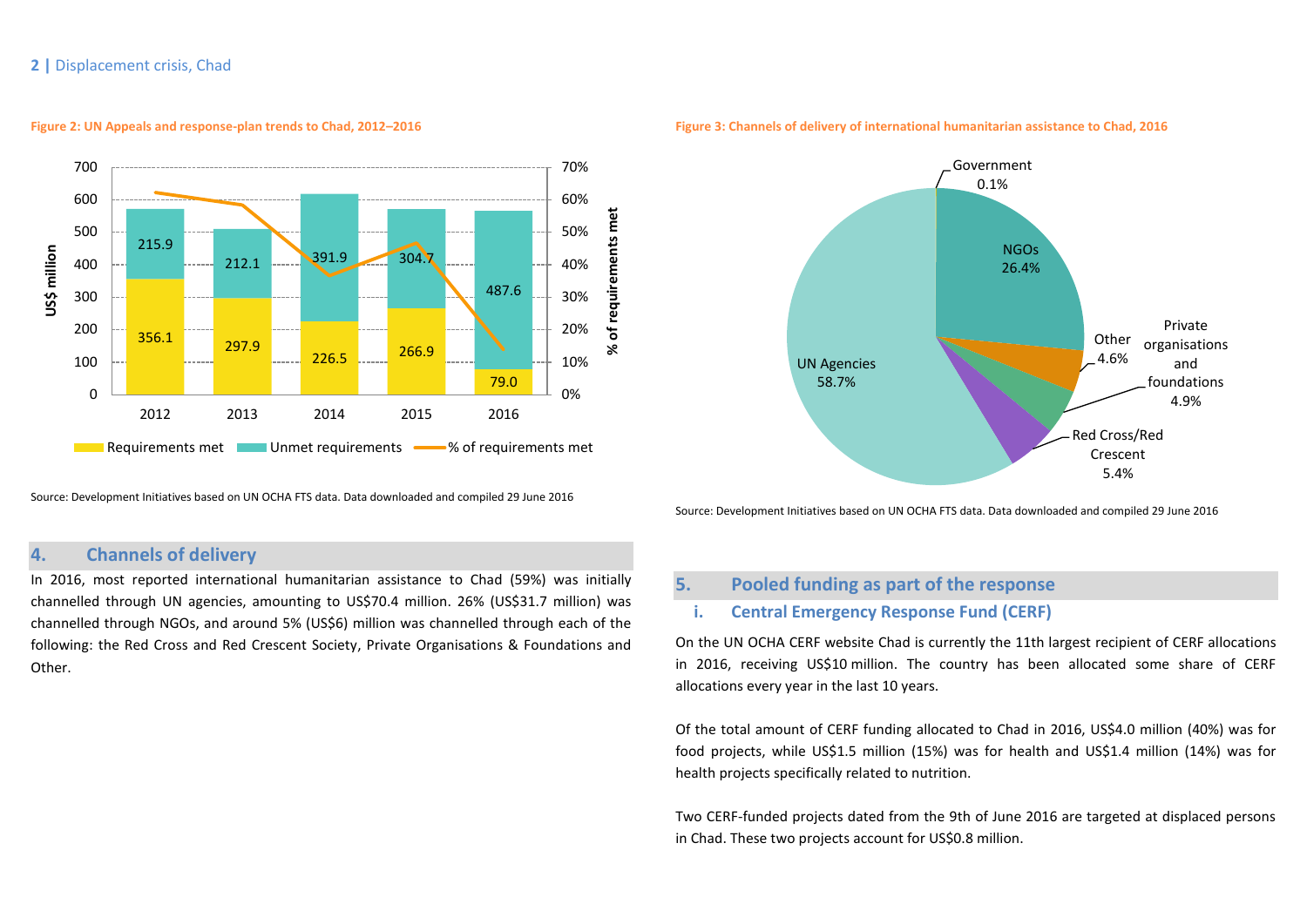### **3 |** Displacement crisis, Chad

CERF contributions for 2016 reported on the UN OCHA CERF website differ from those currently reported to the FTS (US\$16.5 million). The additional US\$6.5 million that appears on the FTS was allocated in late 2015 to the 2016 UN co-ordinated HRP.

#### **Figure 4: CERF allocation to Chad 2016, by sector**



Source: Development Initiatives based on UN OCHA CERF data. Data downloaded and compiled 29 June 2016 Notes: This sector analysis applies to all funds reported by CERF in 2016, amounting to US\$10 million.

## **ii. Country-based pooled funds**

There are currently no country-based pooled funds in Chad.



#### **Figure 5: Contributions from the Central Emergency Response Fund to Chad, 2012–2015**

Source: Development Initiatives based on UN OCHA FTS data. Data downloaded 29 June 2016 Notes: CERF: Central Emergency Response Fund.

# **6. Funding to sectors**

Over a third (39%) of funding reported to Chad so far in 2016 is yet to be allocated to a specific sector ('sector not yet specified). Just under a quarter (21%) of contributions have been allocated to multisector projects. Project descriptions suggest that the majority of this funding is for support to refugees. Health (US\$17.4million) and food (US\$10.3 million) currently account for 15% and 9% of total funding.

The water and sanitation sector received just US\$1.4 million, 1.2 % of all reported funding so far in 2016.